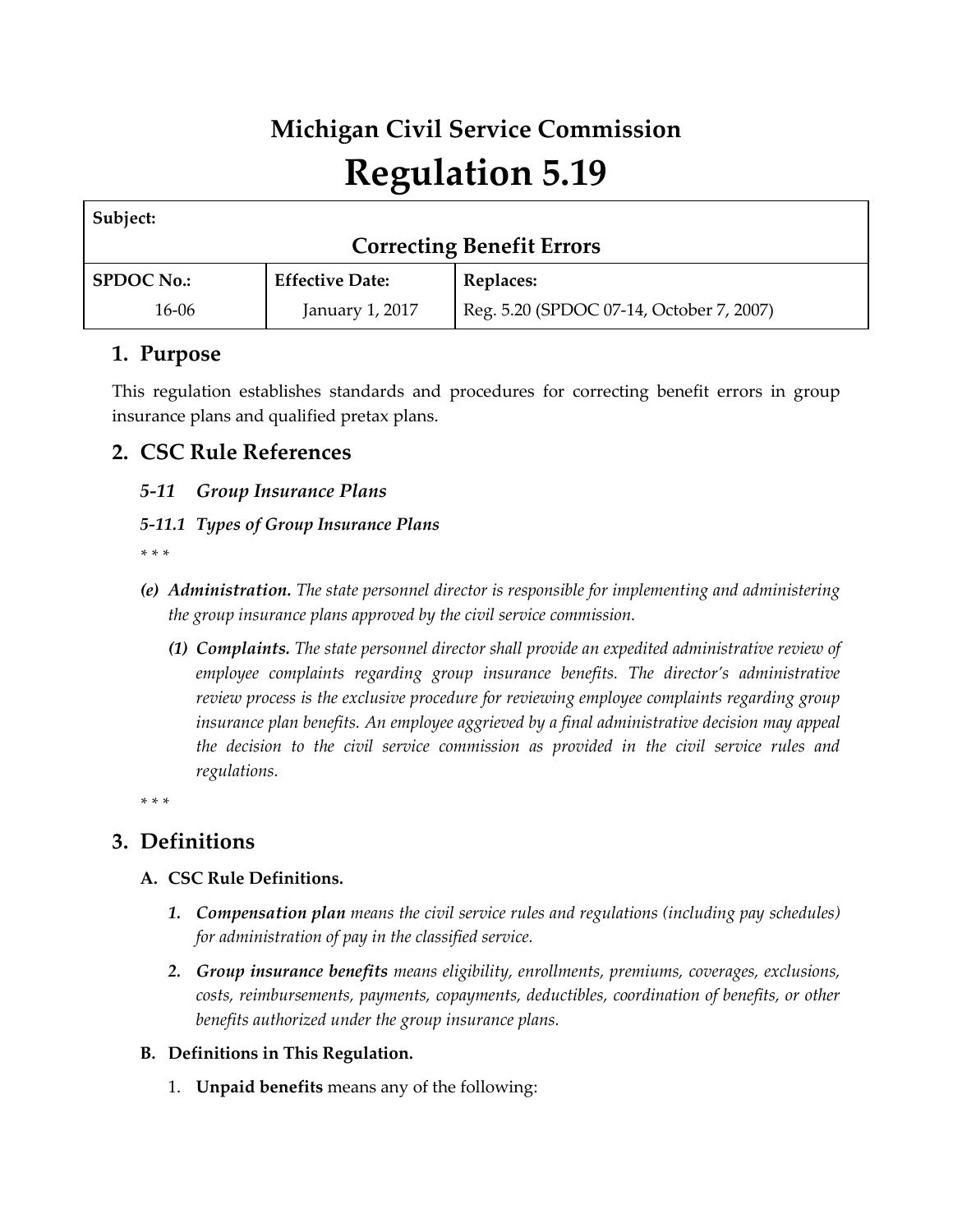- a. Unpaid medical, dental, or vision costs that are eligible for payment or reimbursement under a group insurance plan.
- b. Unpaid long-term disability income or death benefits that are payable under a group insurance plan.
- c. Unreimbursed medical care or dependent care costs that are eligible for reimbursement under a qualified pretax plan.
- 2. **Excess benefit costs** means benefit costs incurred by the state on behalf of an employee or dependent that are not authorized under any group insurance plan or qualified pretax plan.
- 3. **Benefits** means (1) group insurance benefits and (2) eligibility, enrollments, coverages, exclusions, costs, reimbursements, payments, deductibles, or other benefits authorized under a qualified pretax plan.
- 4. **Group insurance plans** means all of the following:
	- a. The group insurance plans authorized in the compensation plan for employee health (medical, dental, vision), disability, life, and accidental death.
	- b. COBRA and other insurance continuation programs authorized by law or the compensation plan.
- 5. **Qualified pretax plan** means any of the following:
	- a. Medical care spending account authorized by law.
	- b. Dependent care spending account authorized by law.
	- c. Qualified parking reimbursement plan authorized by law.
- 6. **Improper reimbursement** means a reimbursement under a qualified pretax plan that is not authorized under applicable law or properly documented by the employee.

## **4. Standards**

#### **A. Requirements.**

- 1. **Authorized.** All benefits must be authorized by and administered in accordance with (1) the compensation plan, (2) any applicable collective bargaining agreement, (3) any contract between the state and a third-party administrator, and (4) other applicable law.
- 2. **Review, audit, and correction.** All benefits are subject to review, audit, and correction by Civil Service.
- 3. **Report errors.** All appointing authorities and employees are required to report benefit errors to Civil Service, Employee Benefits.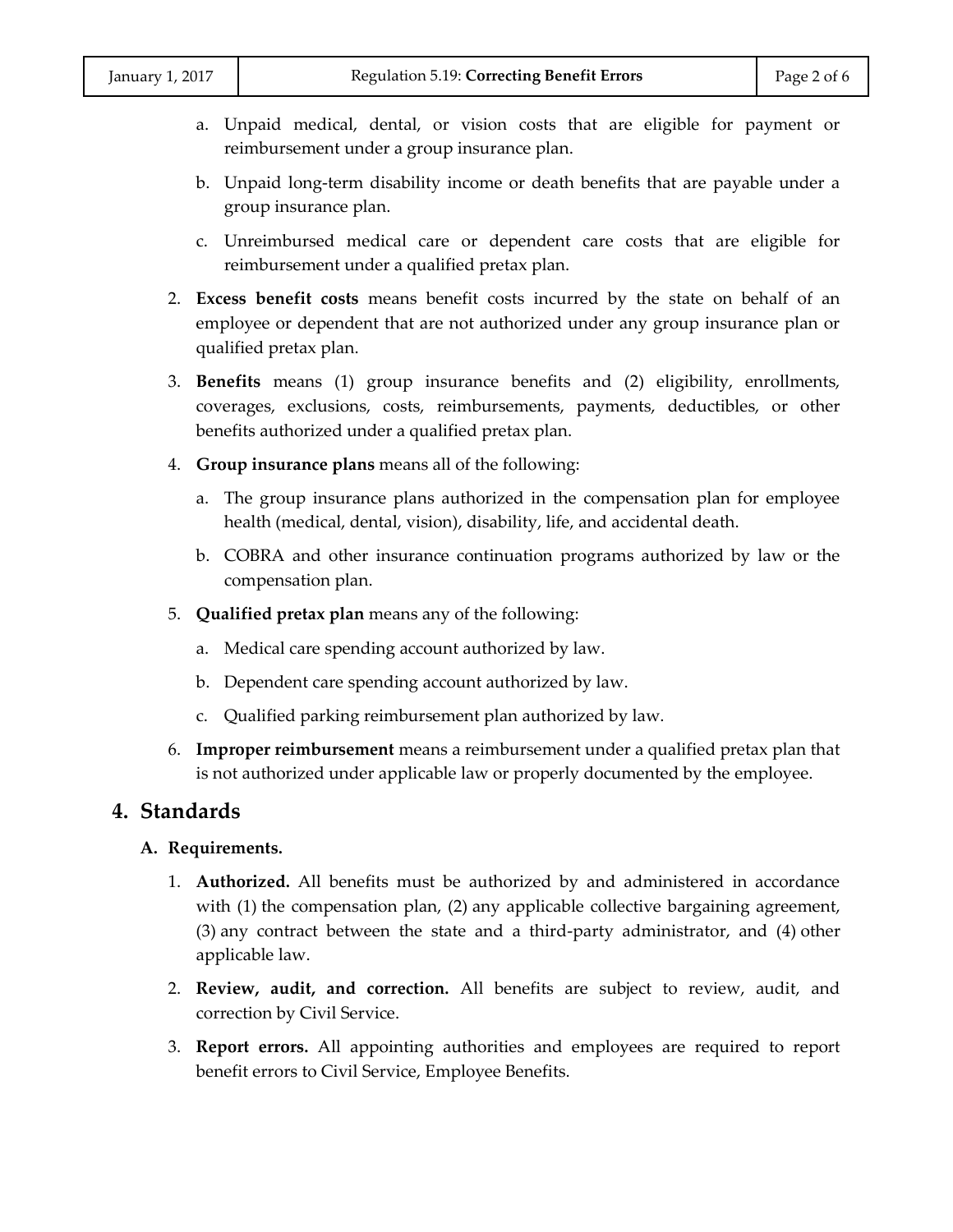- 4. **Correction required.** Any benefit error shall be corrected as provided in this regulation.
- 5. **Withholding.** All payments to employees to correct errors are subject to withholding as required by law.
- 6. **Prospective recovery and repayments.** Except where retroactive recovery or payment is expressly authorized, benefit errors are corrected prospectively only, beginning the pay period in which Civil Service learned of the error.

#### **B. Eligibility for Group Insurance Benefits.**

- 1. **Documentation Required.** An employee may be required to document or verify the eligibility of the employee or a dependent for group insurance benefits before or at any time after enrollment.
- 2. **Denial or Cancellation of Eligibility.** If an employee cannot document or verify eligibility for a group insurance benefit to the satisfaction of Civil Service, Civil Service shall deny or cancel the group insurance benefit. Civil Service must give the employee at least 14 calendar days advance written notice of the cancellation of any existing group insurance benefit.

#### **C. Excess Benefit Costs for State.**

- 1. **Recovery of Excess Benefits Costs Authorized.**
	- a. **Recovery.** If the state incurs excess benefit costs, Civil Service shall recover the excess benefit costs from the employee as provided in this regulation.
	- b. **No fraud; limit on recovery from employee.** If the state incurs excess benefit costs for reasons other than fraud or misrepresentation by the employee, the employee must repay the amount of the excess benefit costs incurred or paid by the state during the 26 biweekly pay periods before the pay period in which Civil Service learned of the reasons giving rise to the excess benefit cost.
	- c. **Fraud; no limit on recovery from employee.** If the state incurs excess benefit costs as the result of fraud or misrepresentation by the employee, the employee must repay the entire amount of the excess benefit costs, without limit. In addition, (1) the employee may be disciplined, up to and including dismissal and (2) the matter may be referred to the Attorney General, State Police, or local law enforcement authorities for a criminal investigation and to the Attorney General for civil action.
	- d. **Coordination of benefits; no limit on recovery from employee.** Notwithstanding § 4.C.1.b, if the state incurs excess benefit costs as a result of coordination of benefit provisions, the employee must repay the entire amount of the excess benefit costs, without limit.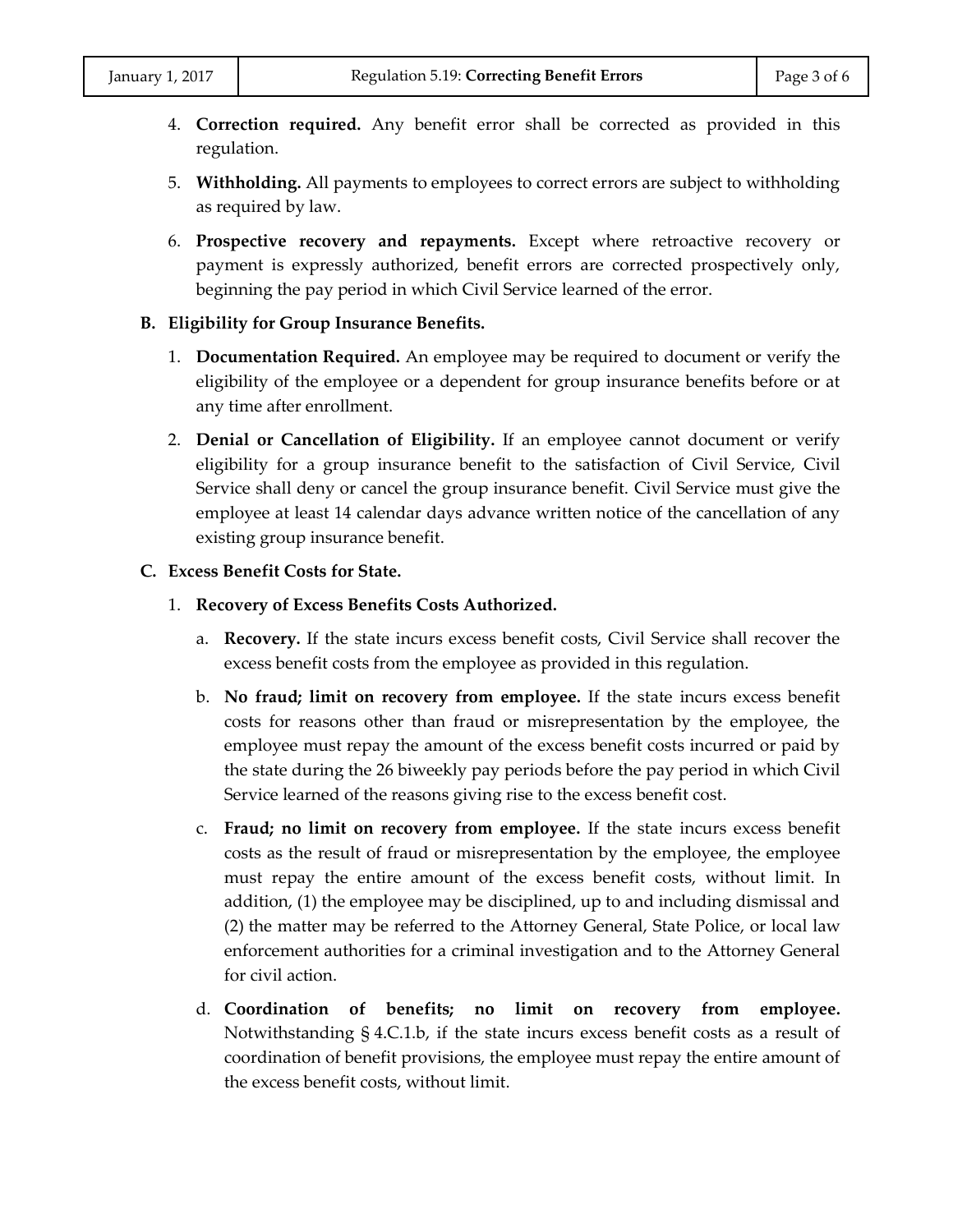#### 2. **Repayment of Excess Benefit Costs.**

- a. **Voluntary repayment agreement.** An employee obligated to repay excess benefit costs may agree in writing to a repayment schedule acceptable to Civil Service. Repayment shall be by voluntary deduction from the employee's biweekly wages. All repayment must be collected within one calendar year after the date of the agreement.
- b. **Involuntary payroll deduction.** If an employee obligated to make repayments does not agree to a repayment schedule acceptable to Civil Service, Civil Service may deduct the amount of the overpayment from the employee's biweekly wages without the employee's consent, subject to the following limitations:
	- (1) Civil Service must give the employee advance written notice of the deductions.
	- (2) The biweekly deduction cannot exceed 15 percent of gross wages earned in the pay period in which the deduction is made.
	- (3) The deduction is made after all deductions expressly permitted or required by law or a collective bargaining agreement and before any net amount of the employee's wages is paid or electronically deposited.
	- (4) The deduction does not reduce the employee's regularly scheduled gross wages otherwise due the employee below the minimum wage requirement established in law.
- c. **Waiver.** Civil Service may waive recovery of excess benefit costs if recovery is not cost effective.
- d. **Employee left state service.** If an employee has left the classified service, Civil Service may take any steps practicable to recover the excess benefit costs.

#### **D. Improper Reimbursements.**

- 1. **Recovery Authorized.** If an employee receives an improper reimbursement from a qualified pretax plan, Civil Service shall recover the amount of the improper reimbursement from the employee.
- 2. **Repayment of improper reimbursement by employee.**
	- a. **Voluntary Repayment Agreement.** An employee obligated to repay an improper reimbursement may agree in writing to a repayment schedule acceptable to Civil Service. Repayment shall be by voluntary deduction from the employee's biweekly wages or lump sum payment. All repayments must be collected within one calendar year after the date of the agreement.
	- b. **Involuntary Payroll Deduction.** If an employee obligated to make repayments does not agree to a repayment schedule acceptable to Civil Service, Civil Service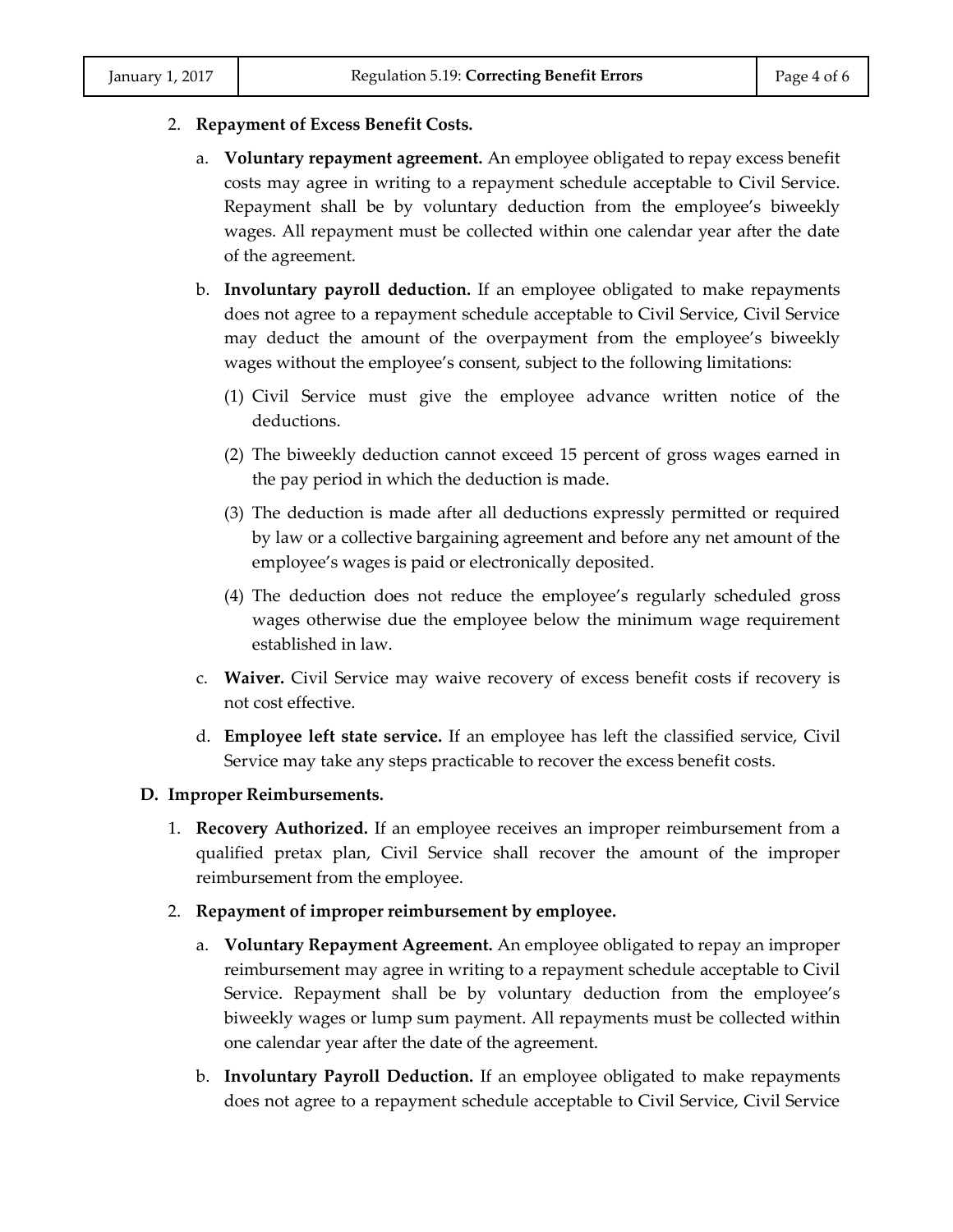may deduct the amount of the improper reimbursement from the employee's biweekly wages without the employee's consent, as provided in § 4.C.2.b.

- 3. **Adjustments.** Civil Service shall make any necessary adjustments in the employee's tax withholding accounts.
- 4. **Retroactive recovery.** Civil Service may require repayment of any improper reimbursement if discovered up to 26 pay periods after the end of the tax year or the last date for submitting requests for reimbursements, whichever is later.

#### **E. Unpaid Benefits.**

- 1. **Payment authorized.** Civil Service shall reimburse an employee for any unpaid benefit if all of the following occur:
	- a. The employee or a dependent is denied an eligible group insurance benefit.
	- b. The denial was the direct result of an error regarding a group insurance benefit by an authorized state employee or plan administrator.
	- c. The employee (1) incurred or paid direct medical, dental, or vision care costs that, but for the error, the state would have paid or reimbursed the employee or (2) was not properly reimbursed for eligible expenses under a medical care or dependent care spending account.
- 2. **Limits on payment.** Payments to an employee for eligible unpaid benefits are limited as follows:
	- a. Payments may not exceed the actual dollar amount of eligible group insurance benefits necessarily paid by the employee or improperly denied to the employee solely as a result of the error by an authorized state employee or plan administrator. No payment is authorized for collateral, consequential, incidental, speculative, prospective, or other costs or damages claimed by the employee that are not covered eligible expenses.

Example: If an employee is denied medical coverage as a result of an error and the employee makes different medical care choices and incurs additional uninsured costs for travel, inconvenience, pain and suffering, lost income, lost leave credits, or additional medical costs, such collateral and consequential costs are not payable. The employee may recover only so much of the actual costs incurred that, but for the error, would have been covered benefits.

- b. No payment is authorized for costs resulting from any error, act, or decision by the eligible employee, the employee's dependent, or any person not an authorized state employee or plan administrator.
- c. An employee is entitled to retroactive payment of any benefit errors authorized in this regulation up to a maximum of 26 biweekly pay periods before the date